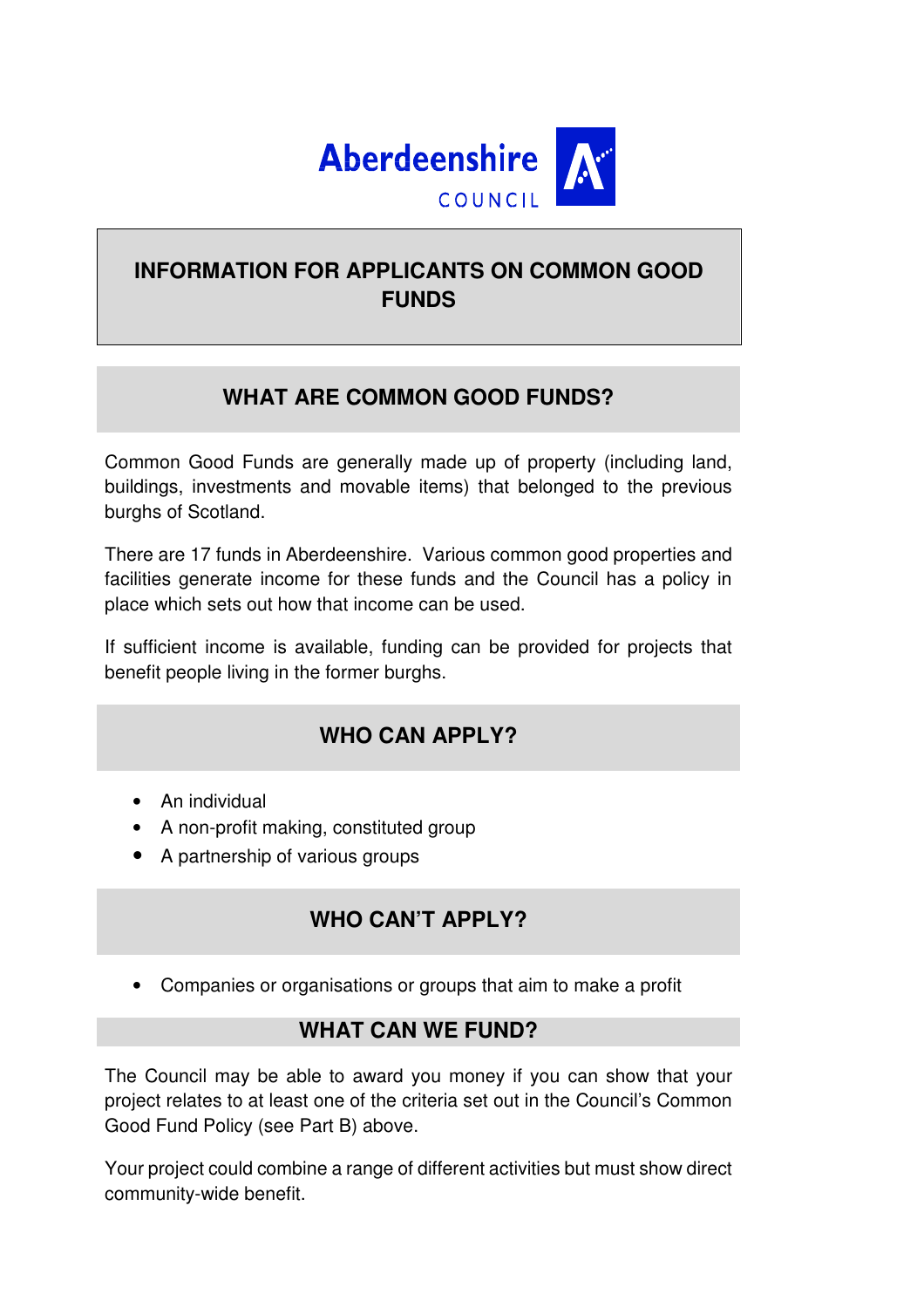# **HOW MUCH CAN YOU GET?**

The amount of funding available varies from fund to fund. You can get an indication of the level of each fund including annual income from our website at http://www.aberdeenshire.gov.uk/communities-and-events/funding/banffand-buchan/

The money you request should be realistic and give value for money. The Council expects that you will also contribute something towards the project. This need not necessarily be money, but something in kind, such as time, materials, transport or use of premises. If your group has more savings that the amount of money you are applying for, you should explain to the Council what you're planning to do with this money. If you have not set aside this money for anything in particular, it is not likely that the Council will award you any funding.

You should only make one application at a time.

### **WHAT CAN'T WE FUND?**

- Activities promoting religious or political beliefs
- Travel costs for exchange visits or trips unless there is a wider benefit to the local community
- Administrative costs for community councils over and above their annual grant from Aberdeenshire Council
- Applications to cover an organisation's running costs or capital investments
- Applications for projects which another organisation has a legal right or duty to provide
- Projects that do not benefit the wider community
- Applications from individuals or organisations that do not live or operate within the area covered by the particular Common Good Fund
- Organisations seeking to make a profit using Common Good Funding

### **HOW DO WE APPLY?**

You can get an application form

- By phoning your local area office.
- In person from any Area Office
- By downloading a form at http://www.aberdeenshire.gov.uk/communities-andevents/funding/banff-and-buchan/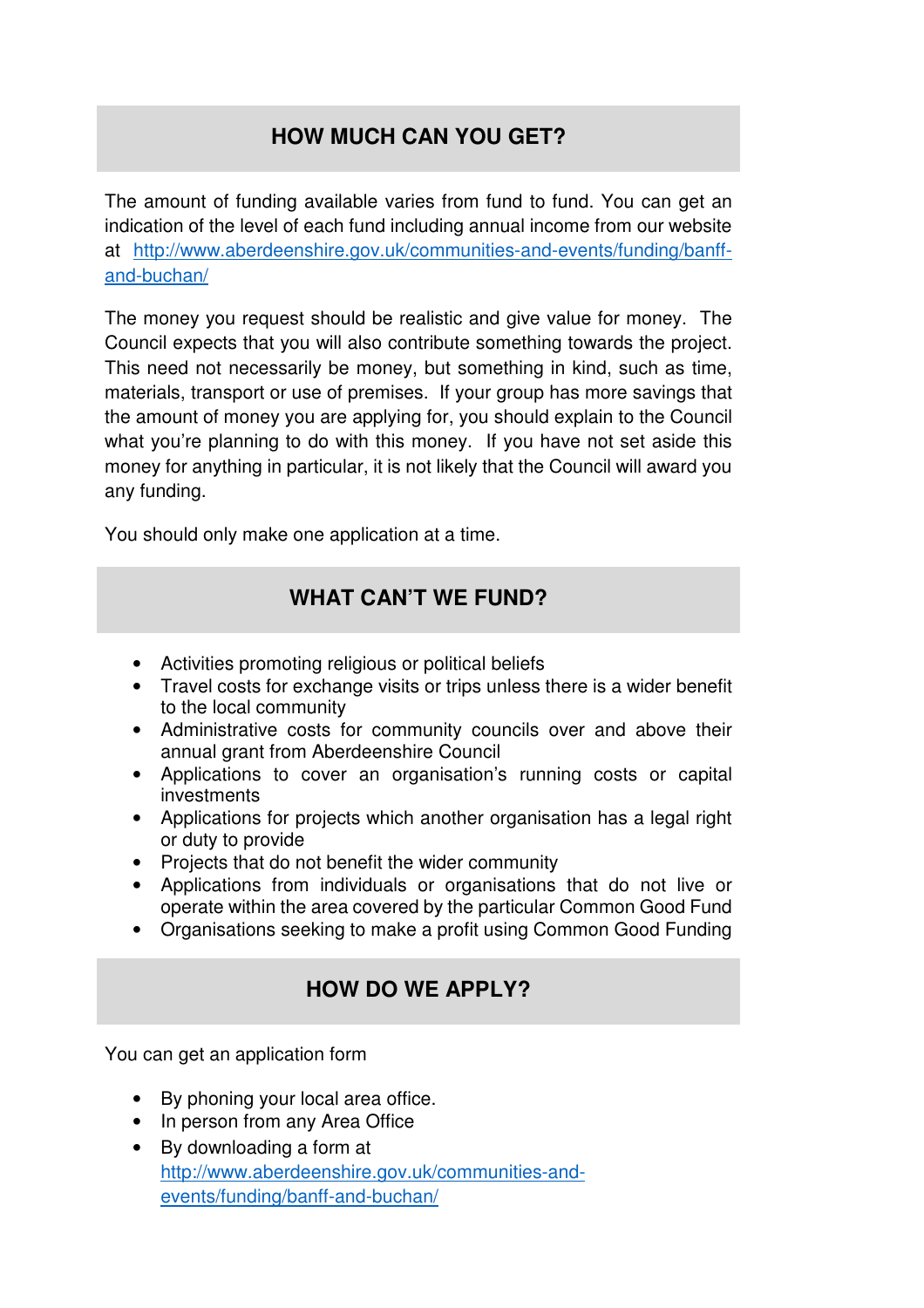The content of this publication, or sections of it, can be made available in alternative formats or translated into other languages. Please contact your Local Area Manager for further assistance.

### **WHAT DO I DO NEXT?**

Make sure you complete the application form as fully as possible. If the Council has to ask for any additional information, this delays your application.

Applications will take approximately two months to process so make sure you submit your application in plenty of time. Please note that the timescale for processing a significant funding request may be much longer to enable the Council to consider the priority of the project in relation to other requests against the particular Common Good Fund.

When you submit your application for, you must also enclose the other documents required, which are:

- Most Recent Accounts (audited where possible)
- Constitution or membership documentation
- Quotes (where appropriate)

If you have any other information that you would like to submit in support of your application, please do so

### **WHERE DO I SEND MY APPLICATION FORM?**

You can send your application form, with the required documents to:

**The Banff and Buchan Area Manager's Office Education & Children's Services Town House 34 Low Street Banff AB45 1AN** 

Alternatively, you can complete your application and e-mail it with the required documents to:banffandbuchanamo@aberdeenshire.gov.uk

### **WHAT HAPPENS NEXT?**

Your application and additional documents will be checked to see if everything is complete. If your application is not complete, you will be contacted for the missing information. This may involve returning the application to you. An incomplete form will certainly cause delay so please make sure you submit everything that is needed to process the application.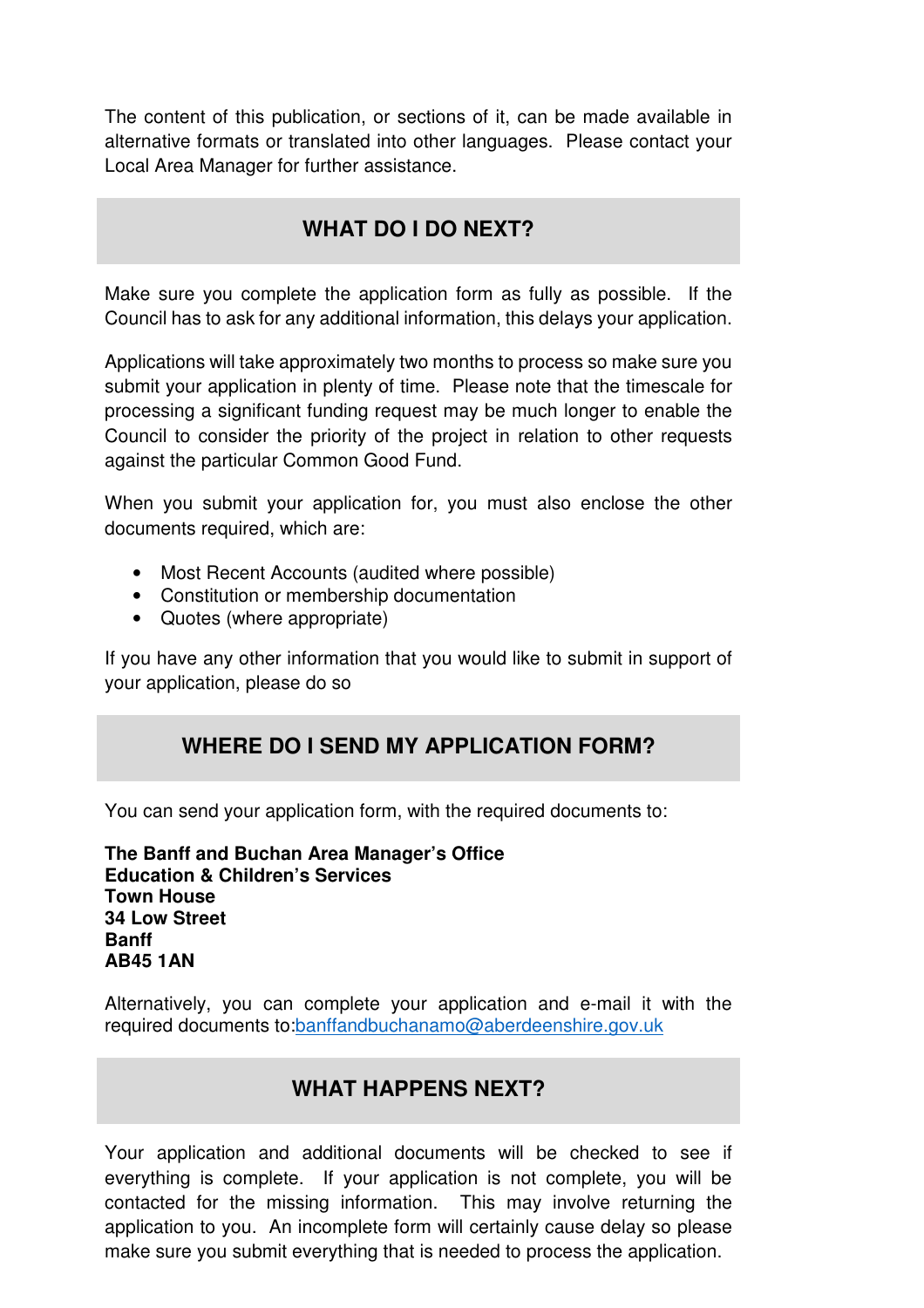Once the Council is satisfied that the application is complete, you will receive an acknowledgement of the application within five working days. This will include a reference number for the application. You should use this reference number in any correspondence with the Council relating to the application.

Your application will then be assessed and a determination will be made by the Area Manager that your application is competent in terms of the criteria set out in the Council's Common Good Policy.

Then either:

- If your application is deemed not to be competent, you will be notified of the reasons why your application is not competent. The application will not be processed further; or
- You will be notified if your application is competent and that your application will be processed further.

Competent applications will then be processed further and a decision will be made in respect of your application, either by an officer, following consultation with the relevant Members, or by the relevant Area Committee, where agreement cannot be reached

# **WHAT HAPPENS ONCE A DECISION IS MADE?**

You will receive a letter advising you that your application has been successful and telling you how much funding has been awarded and when it will be paid.

### **You must spend the money within one year of the date on the award letter and complete and end-of project monitoring report.**

You will need to submit copies of receipts where funding is for the purchase of equipment, materials etc. prior to payment being made.

If your application is not successful, you will receive a letter advising you of the reasons why.

# **YOU CAN APPLY AGAIN**

Applications are welcome from groups or individuals who have received funding previously. Once you have spent your funding and you have submitted your end-of-project monitoring report, you can apply again.

Each application will be considered individually and there is no guarantee that further funding will be awarded.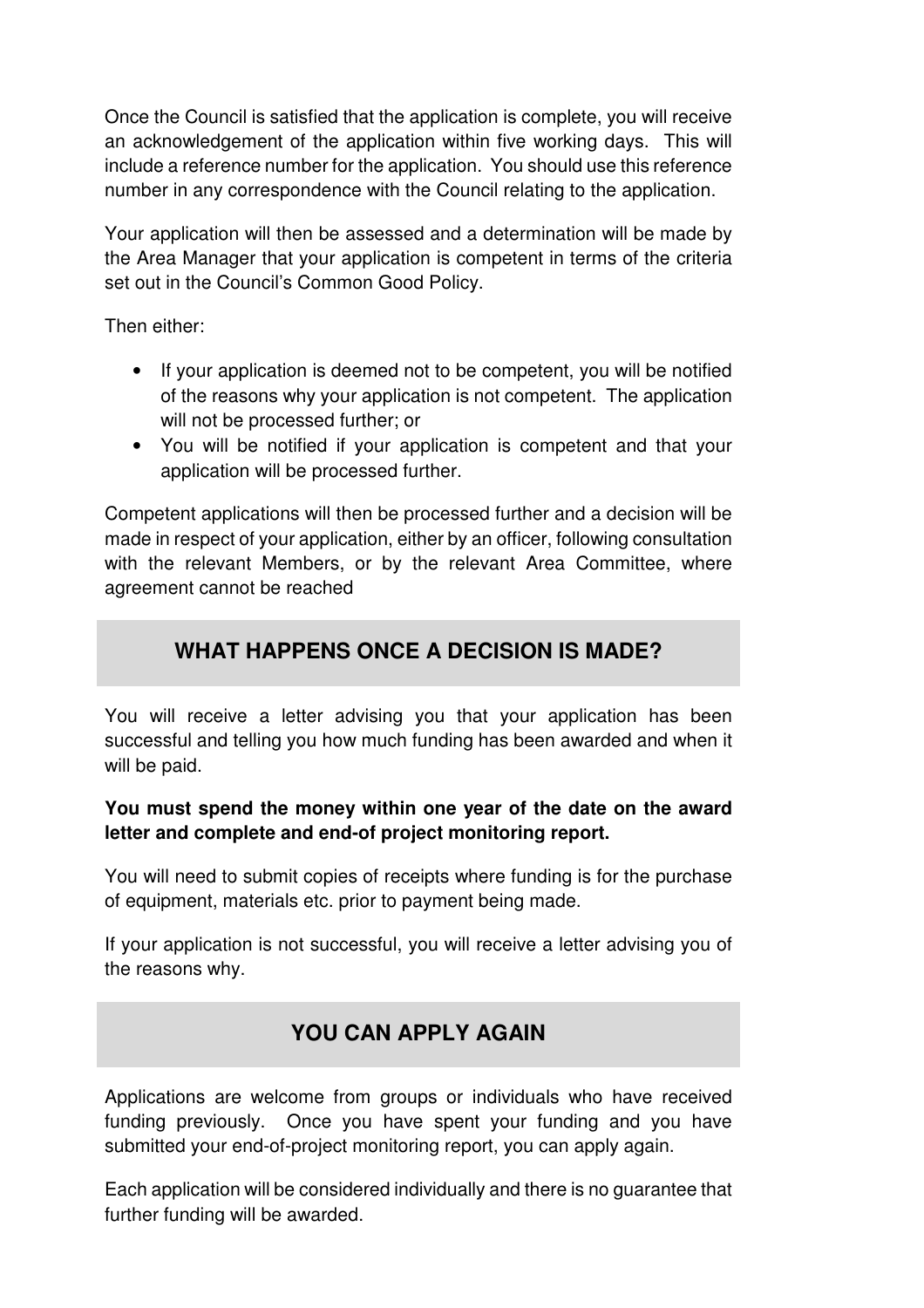If you have had an application turned down, you can also apply again. You will always be advised of the reasons why applications were not successful.

# **PLEASE READ THIS SECTION CAREFULLY**

### **YOU MUST READ, UNDERSTAND AND ACCEPT THIS SECTION BEFORE YOU APPLY TO THE COUNCIL**

### **ALL OUR DECISIONS ON APPLICATIONS ARE FINAL**

- Once funding is paid out, the Council is not committed to give you any more funding for the same project.
- The application form may not necessarily provide all the information required to make a decision on your application. The Council can ask you for additional information.
- Do not try to influence the success of your application by approaching any Council staff or Elected Members after you have submitted your application
- The Council may use your name/the name of your organisation or group in its own publicity material and may ask you to participate in a photo call
- **By signing the application form, you agree that all the information is true and that the enclosed documents are current, accurate and approved or adopted by you or your organisation or group**

# **WHAT WILL THE COUNCIL DO?**

### The Council aims to:

- Be easy to contact for a wide range of organisations and communities, large and small, and make special efforts to give all individuals and groups the same chance to apply for funding
- Give funding that reflects the culture and ethnic origin of groups and communities across Aberdeenshire
- Be open and responsible, fair and balanced in the way we do things; and
- Offer equal opportunities in all areas of our funding.

### The Council will:

- Monitor and assess what we do, to make sure that we are providing the best service we can
- Answer all questions quickly, professionally and politely
- Assess all applications against the Common Good Fund Policy Criteria; and